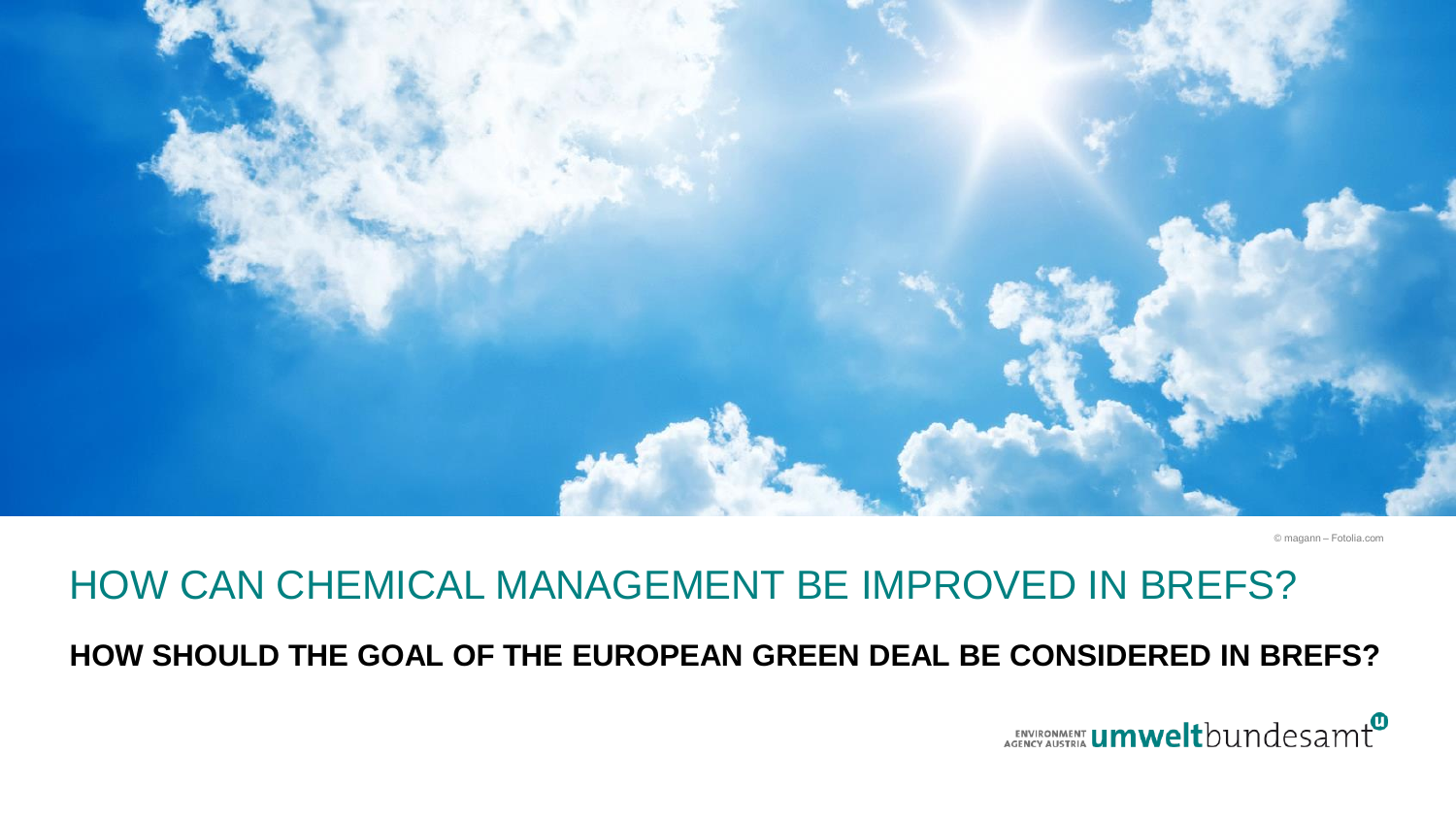### IDENTIFICATION OF HAZARDOUS SUBSTANCES RELEVANT IN DIFFERENT INDUSTRIAL SECTORS

### **How / Where to identify these substances?**

- ⚫ List of polluting substances in Annex II IED
- uPOPs in Annex C of Stockholm Convention; POP regulation; BAT/BEP guidances
- Hazardous substances already reported in emission inventories
- Priority substances in Water Framework Directive
- Substances from baseline reports already elaborated
- ⚫ Minamata Convention
- Substances restricted under REACH
- Sector studies on KEI (key environmental issues): TXT, CER, SA, SF

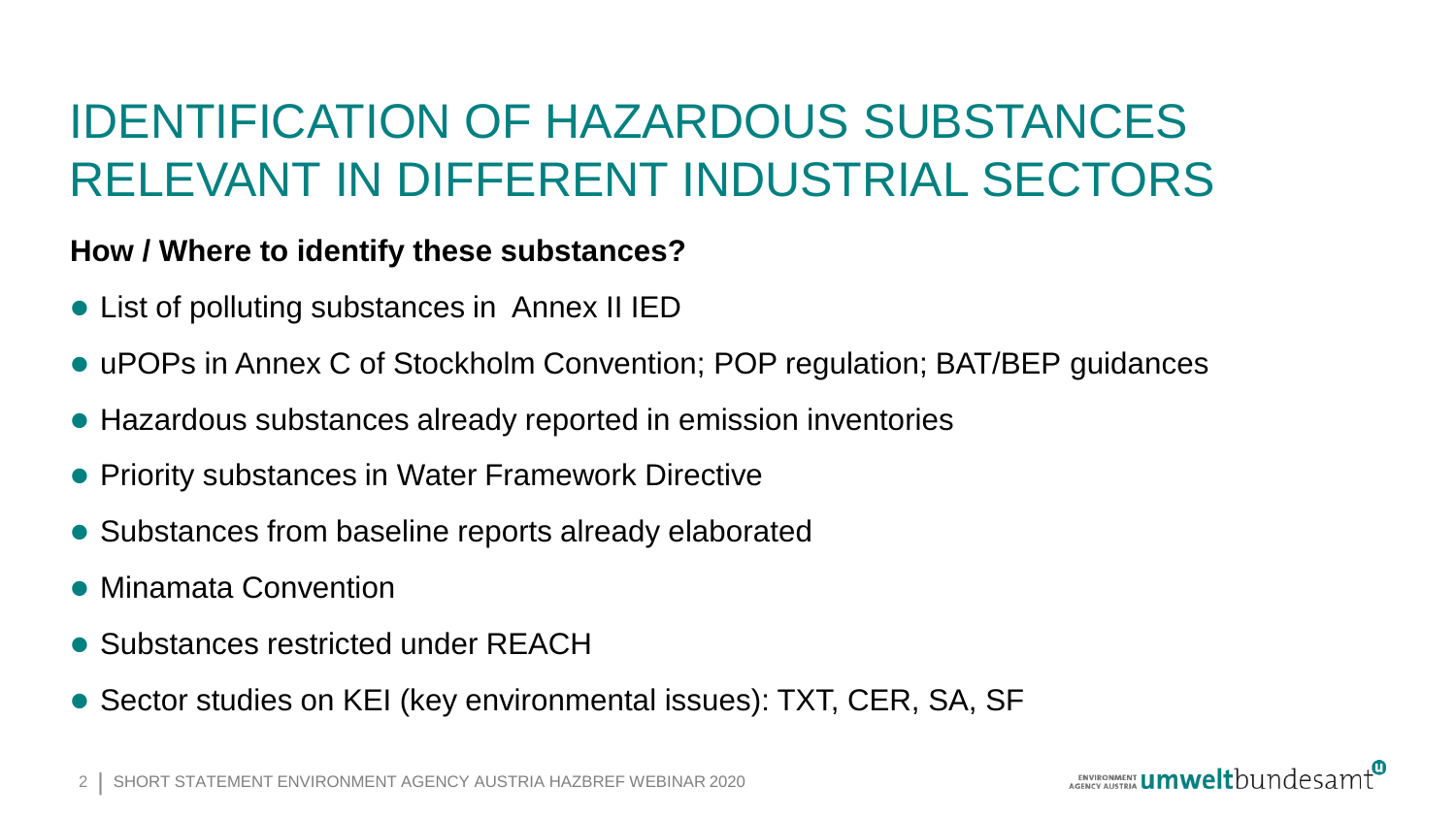# GENERAL CONSIDERATIONS (1)

- BREF process = frontloading process
- ⚫ Detailed knowledge about chemicals used and pollutants emitted already necessary for initial positions. This needs time and resources in TWG.
- ⚫ It is dangerous to exclude relevant parameters from the scope of the BREF at the time of the Kick-off Meeting and before the data sampling with questionnaires starts.
- Better solution: ask for parameters in questionnaire (drop down modus). If no information is available, then it can be excluded.

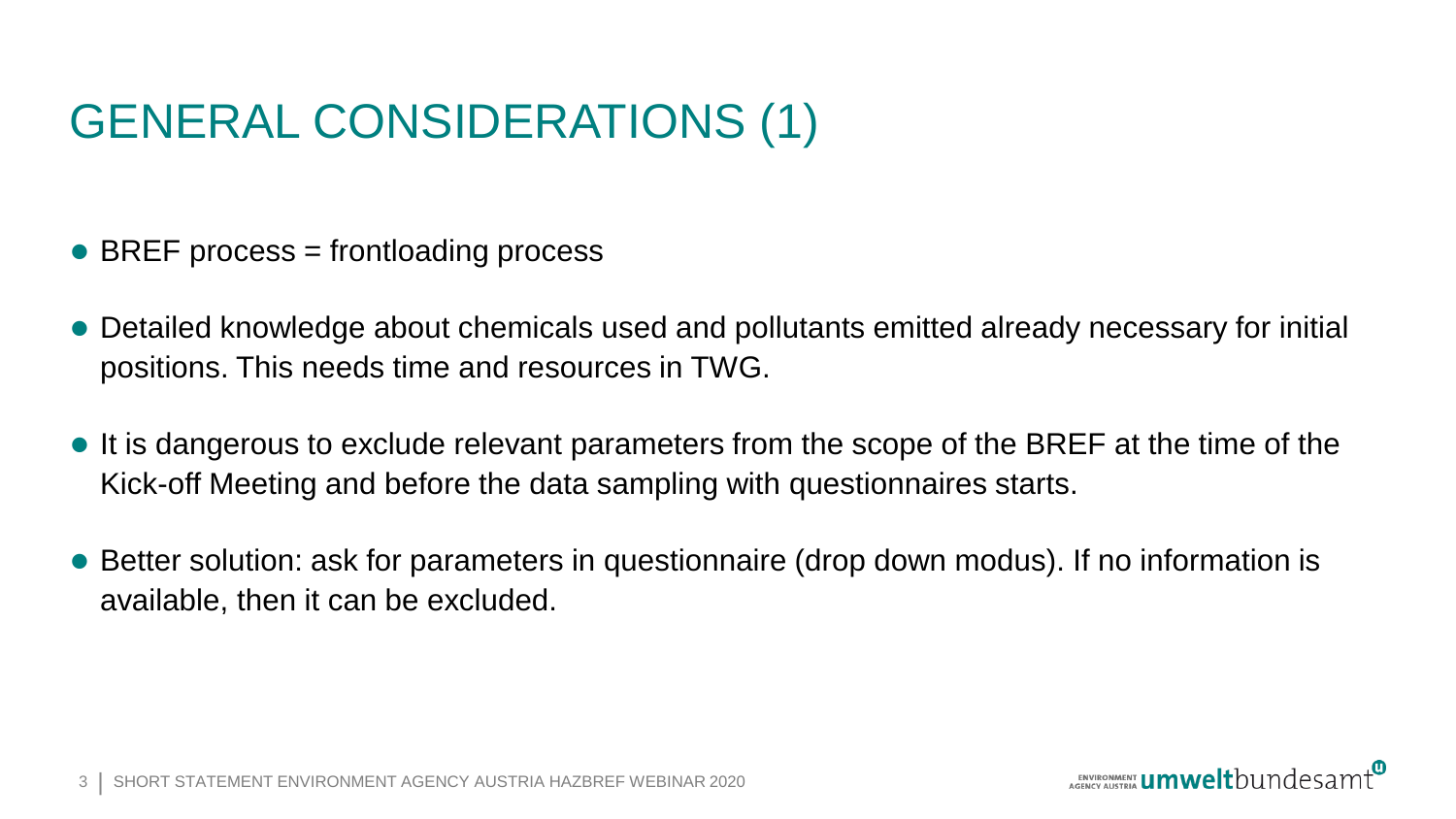# GENERAL CONSIDERATIONS (2)

- For relevant hazardous substances BAT-AELs should be elaborated. These BAT-AFLs should lead to an emission reduction and improved environmental protection.
- ⚫ A good cooperation and information exchange between chemical inspection under REACH and environmental inspection and permitting under IED is necessary.
- ⚫ Different systems/regulations already handle hazardous substances (WFD, POP-Regulation, REACH, emission inventories,…). Information from these systems have to be linked to capture all relevant parameters per sector.
- Green Deal: zero pollution ambition for a toxic free environment

This supports BAT-AELs for relevant hazardous chemicals in the BREF and it also supports ambitious BAT-AEL ranges.